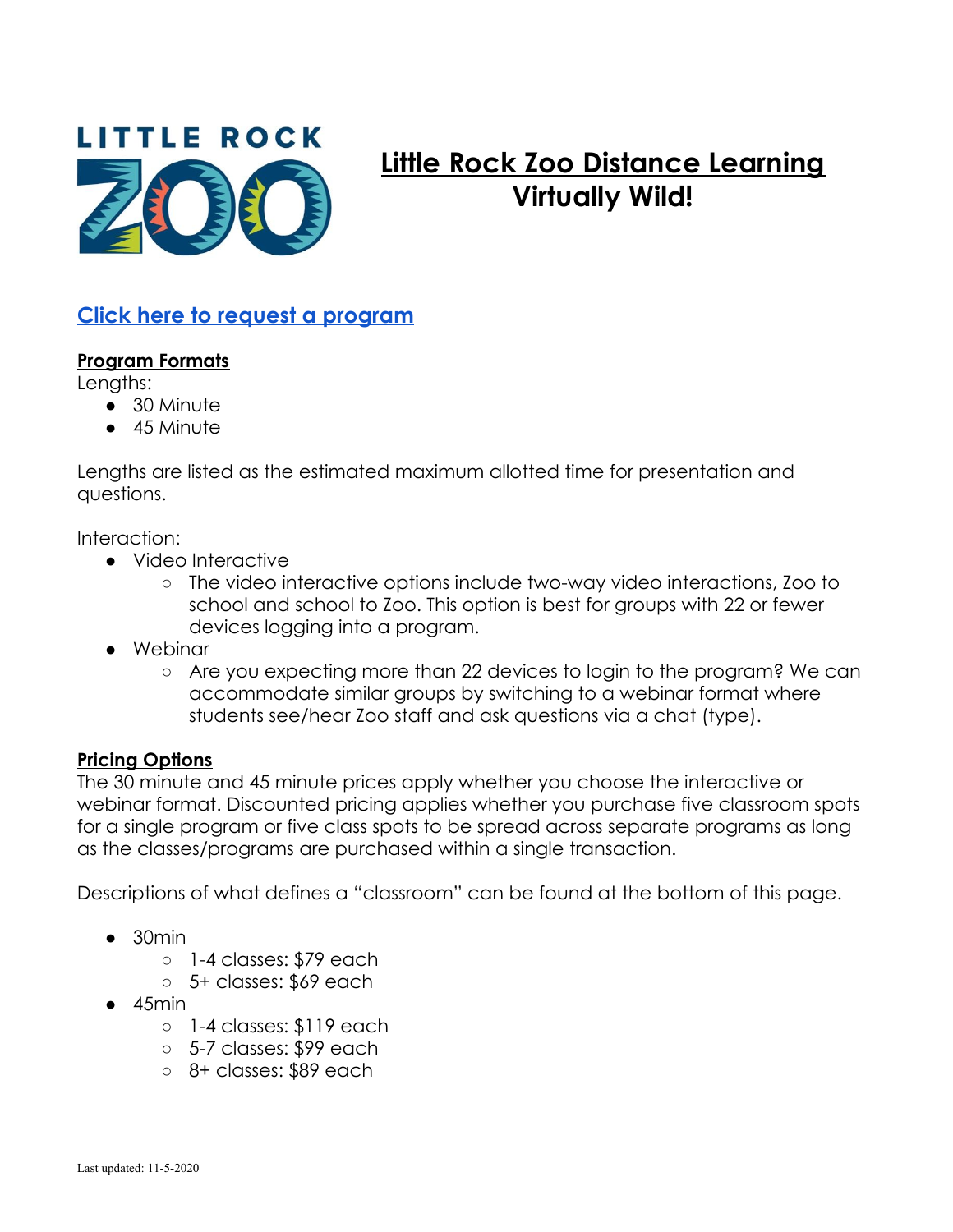For an additional \$99 you can receive a recording of your program to reuse with your classroom.

When considering partnering with more than one classroom on a program, please note that we will still have the same amount of time for questions regardless of the number of students (roughly 10-15min for questions depending on the program).

### **Topics, Grades and Learning Standards**

Topics can be taught to any age beginning with kindergarten, but only grades K-8 will come with specifically assigned learning standards. Learning standards are listed in grade groupings of K-2, 3-5 and 6-8. Mystery Safari is the only program that does not include assigned standards for the grades listed.

- Mystery Safari
	- o Travel down a path of adventure as the Zoo chooses what you will see and discover. The mysterious catch… you'll find out about the animals involved on the day of the program! This option is perfect for those that want to have fun learning and are not tied into a specific topic or certain learning standards.
		- No learning standards are associated with this topic
- Amazing Adaptations
	- o Let's go on a trip around the world to learn about different animals and the very unique adaptations that help them to survive in their environments. Students will be introduced to wildlife from different regions and habitats and learn what special features help them thrive.
		- K-LS1-1, K-ESS2-2, K-ESS3-1, LS3.B, 1-LS3-1, 2-LS4-1, LS1.C, ESS2.E, ESS3.A, LS1.A, LS3.B,  $LS4.D$
		- 3-LS3-2, 4-LS1-2, LS3.B, LS4.B, LS1.D
		- 6-LS1-5, 7-LS2-1, 7-LS2-4, 8-LS4-2, 8-LS4-4, LS2.A, LS4.A, LS4.C
- Meet the Locals
	- o Get an up close and personal opportunity to meet some of Arkansas' local animal residents and learn about their very important jobs. From herbivores to scavengers, our local animals all play a very important role in the environment.
		- K-2: K-ESS3-1, K-ESS3-3, 1-LS3-1, 2-LS4-1, ESS3.C, LS1.C, LS3.A, LS3.B, LS4.D
		- 3-5: 3-LS4-3, 3-LS4-4, 3-LS3-1, 4-LS1-1, 4-LS1-2, 5-ESS3-1, LS4.C, LS2.C, LS3.A, LS1.A, LS1.D, ESS3.C
		- 6-LS1-8, LS1.D, 6-LS1-4, 6-LS1-5, LS1.B, 6-ESS3-3, 6-ESS3-4, ESS3.C, 7-LS2-2, LS2.A, 7-LS2-1, 7-LS2-3, 7-LS2-4, LS2.A, LS2.B, LS2.C, 8-LS4-4, LS4.B
- Fantastic Food Webs
	- o Plants, animals, scavengers, herbivores, carnivores…everybody needs energy to live and grow. Discover how organisms in an ecosystem are all interconnected and what roles they play in fueling the system.
		- K-LS1-1, K-ESS2-2, K-ESS3-1, K-ESS3-3, LS1.C, ESS2.E, ESS3.A, ESS3.C, 1-LS3-1, LS3.A, 2-LS4-1, LS4.D
		- 3-LS2-1, 3-LS4-3, 3-LS4-4, 3-LS4-2, 4-LS1-1, 4-LS1-2, 5-ESS3-1, 5-LS2-1, LS2.C, LS2.D, LS4.C, LS4.B, LS1.A, LS1.D, ESS3.C, LS2.A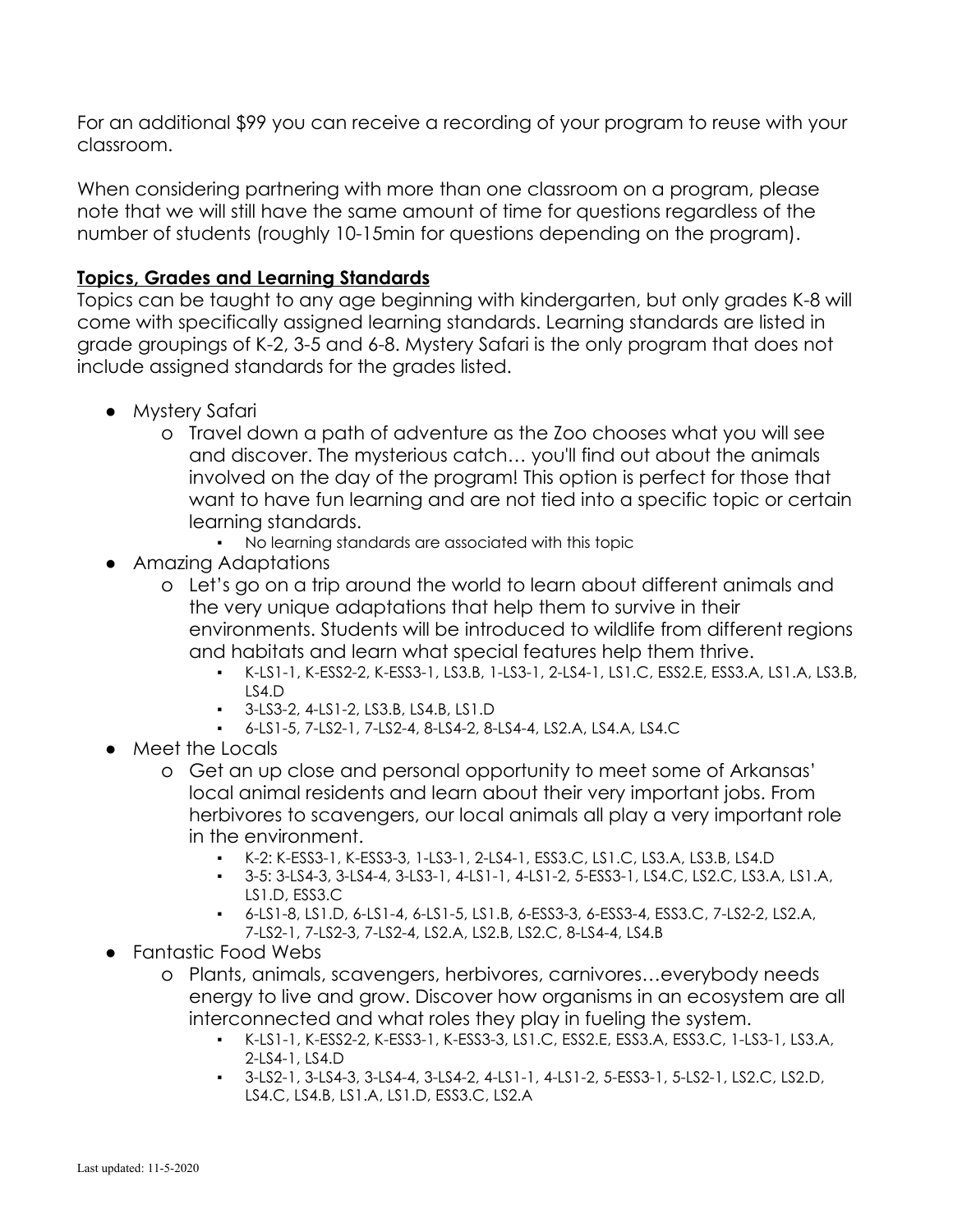- 6-LS1-8, LS1.D, 6-LS1-4, 6-LS1-5, LS1.B, 6-ESS3-3, 6-ESS3-4, ESS3.C, 7-LS2-2, LS2.A, 7-LS2-1, 7-LS2-3, 7-LS2-4, LS2.A, LS2.B, LS2.C, 8-LS4-4, LS4.B
- Expedition Earth
	- o From the depths of the ocean to the tallest tree in the rainforest, the world's ecosystems are full of incredible wildlife. Groups will learn how animals are adapted to live in these unique places.
		- K-PS2-3, K-PS2-7, 2-LS2-2, 2-LS4-1, LS1.C, PS3.B, ESS3.A, LS2.A, LS4.D
		- 3-LS2-1, 3-LS4-3, 3-ESS2-2, 4-LS1-1, 5-ESS2-2, 5-ESS3-1, LS2.D, LS4.C, ESS2.D, LS1.A, ESS2.C, ESS3.C
		- 6-LS1-5, 6-ESS3-4, 7-LS2-2, LS1.B, ESS3.C, LS2.A, LS2.C, LS4.D
- Wild Behavior
	- o Animals have specific behaviors that help them survive in habitats all over the world. Learn about how they use their unique behaviors and even how zookeepers utilize wild behaviors to keep the animals at the Zoo healthy.
		- K-PS2-8, 1-LS1-2, 2-LS2-1, ESS2.E, ESS3.C, LS1.B, LS2.A
		- 3-LS2-1, 4-LS1-2, LS2.D, LS1.D
		- 6-LS1-4, 7-LS2-2, 8-LS4-4, LS1.B, LS2.A
- The "Ick" Factor
	- o Certain animals have always been seen as "creepy" or unpopular, and others may do things that are considered gross... but why? Learn why these animals deserve a better reputation than they have and play very important roles in the ecosystem.
		- K-LS1-1, K-ESS2-2, K-ESS3-1, K-ESS3-3, 2-LS4-1, LS1.C, ESS2.E, ESS3.A, ESS3.C, LS4.D
		- 3-LS4-4, 3-LS1-1, 4-LS1-1, 4-LS1-2, 5-ESS3-1, 5-LS2-1, LS2.C, LS1.B, LS1.A, LS1.D, ESS3.C, LS2.A, LS2.B
		- 6-LS1-8, 6-LS1-5, 6-ESS3-3, 7-LS2-2, 7-LS2-4, 8-LS4-5, 8-LS4-4, LS1.D, ESS3.C, LS2.A, LS2.C, LS4.B, LS4.B

#### **Definitions of a Classroom**

We recognize that a classroom may be defined in different ways as organizations may have kids physically located in the same room, multiple rooms, participating online as individuals or a combination of the two. The following definitions allow for that flexibility while placing guidelines on the maximum number of participants for a virtual program with the Zoo (there is no minimum number of participants). Take a look at the options to see what fits your situation the best.

For 30 and 45 minute interactive formats a classroom is defined as:

1. A group of up to 30 students viewing a program

OR

2. Up to 22 separate devices logged in at the same time provided that the total number of kids viewing the program does not exceed 30 kids.

OR

- 3. A combination of the definitions above as long as there are no more than 30 students or 22 separate logins.
	- a. For example, a program may have 15 students physically located together in a single classroom (one login with 15 students) and seven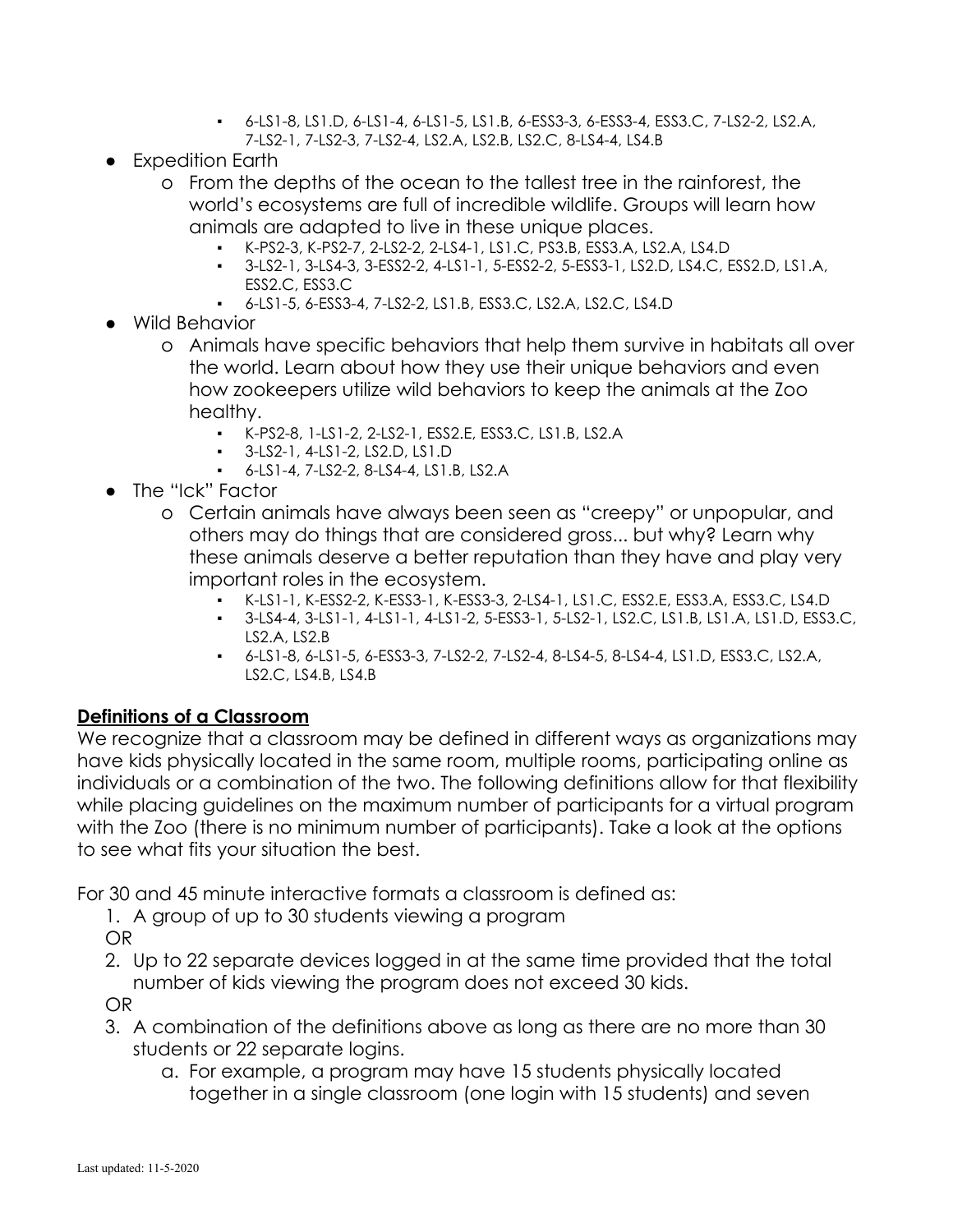students logging in from their separate devices in their own homes seven logins with seven students). In this example, there are eight logins and 22 students, both below the maximum amounts allowed.

For the webinar format a classroom is defined as:

● A group of up to 30 students viewing a program

#### Adult attendance:

Adults will not count towards the total attendees unless there is more than one adult for every five students. Adults exceeding that ratio will be added into the total attendees for the class. For example, 25 students and 11 adults will result in 6 adults being added to the class size for a total of 31 which would result in a charge for two classes rather than one.

When attendance exceeds what was paid for in the registration:

A headcount will be taken by Zoo staff at the start of the program and the primary point of contact will be notified after the program of additional charges should attendance exceed what was paid for in the registration. If the additional attendees result in the need to pay for another class (or classes), the primary point of contact will receive another invoice. For example, if two classes were paid for in a 30 minute interactive program (max of 60 people), but 68 people attended, the group will be required to pay for a third class.

#### **Cancellation Policy**

Excluding cancellations made by the Little Rock Zoo, no refunds are given for cancellations that occur less than 14 days prior to the program. For cancellations made 14 or more days prior to the program, an 80% refund will be given. A 10% administrative fee will be charged for each case of changes made to a program following the confirmation of scheduling but prior to the start of the program. If a person/group does not attend their scheduled program, they will not receive a refund. Any programs that are not attended may not be rescheduled, but will instead need to be purchased and scheduled as a new program if desired (see below for separate guidelines for technical problems).

If a person/group encounters technical problems on the scheduled date of a program, they must contact the Zoo no later than 15 minutes following the scheduled start of the program. If contact is not made within the time limit described, the program will be cancelled. If the person/group notified the Zoo within 15 minutes following the start of the program, they may reschedule the program with no additional fees charged. If the person/group chooses not to reschedule, or if the technical issues cannot be resolved for another program date, the program fee will be charged.

The Little Rock Zoo reserves the right to cancel a program for any reason including unforeseen circumstances such as weather conditions or animal/personnel issues. In